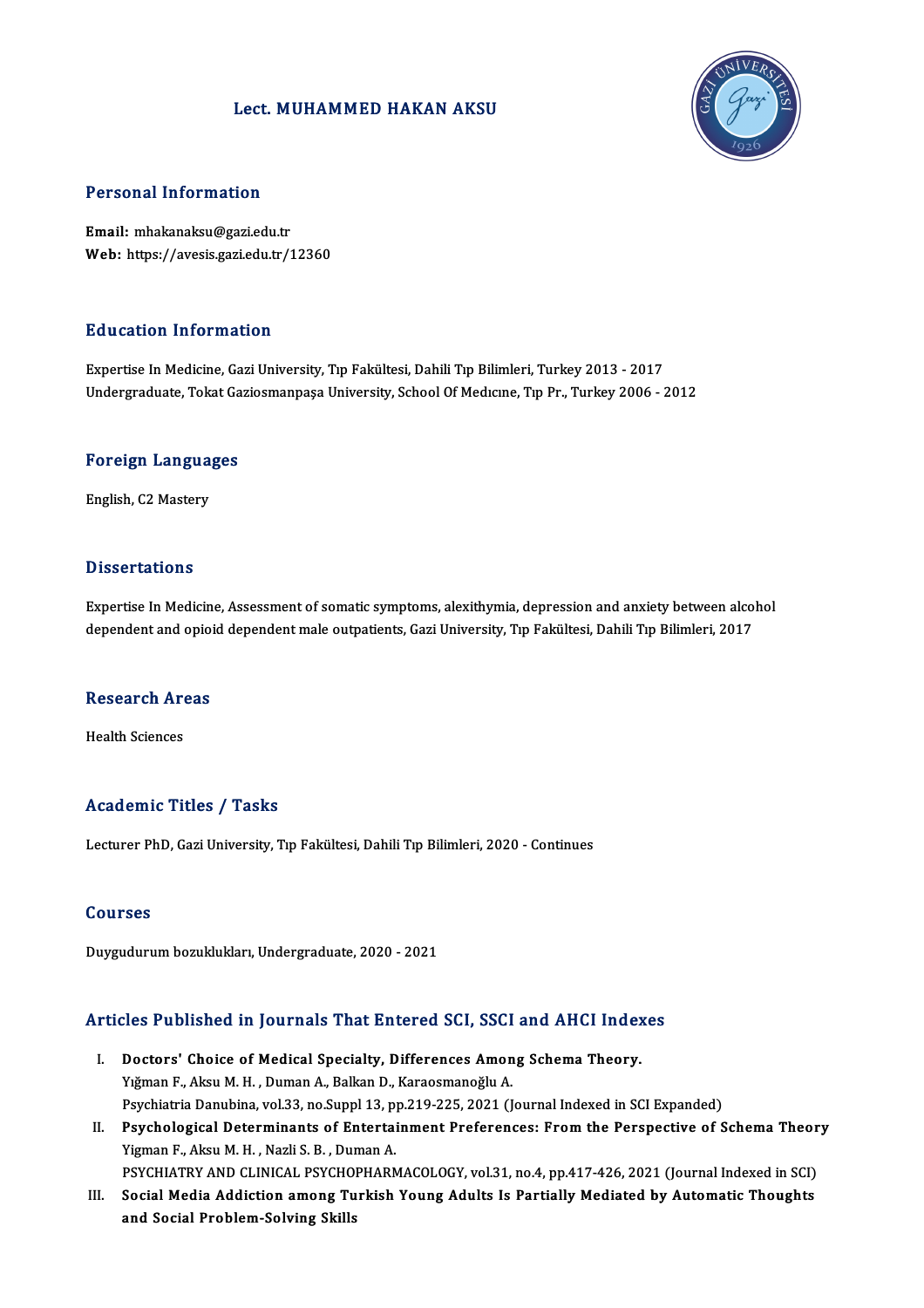Yigman F., Aksu M. H., Ozdel K., Unver H. ALPHA PSYCHIATRY, vol.22, no.1, pp.25-30, 2021 (Journal Indexed in SCI)

### Articles Published in Other Journals

rticles Published in Other Journals<br>I. The effect of vaginoplasty on coping with stress, self-esteem, and sexual satisfaction in Turkish<br>werenus grass sestional controlled study. The effect of vaginoplasty on coping with s<br>women: a cross-sectional controlled study<br>Endosan C. CENIS P. Binsel T. V. Curban N. Alv. The effect of vaginoplasty on coping with stress, s<br>women: a cross-sectional controlled study<br>Erdogan G., GENİŞ B., Bingol T.Y., Gurhan N., Aksu M. H.<br>European Journal of Plastic Surgery, 2022 (Pefereed Jou women: a cross-sectional controlled study<br>Erdogan G., GENİŞ B., Bingol T. Y. , Gurhan N., Aksu M. H.<br>European Journal of Plastic Surgery, 2022 (Refereed Journals of Other Institutions) Erdogan G., GENİŞ B., Bingol T. Y. , Gurhan N., Aksu M. I<br>European Journal of Plastic Surgery, 2022 (Refereed J.<br>II. Opioid Kullanım Bozukluklarında İmmünoterapi<br>CENİS B. AKSU M. H. COSAR B. II. Opioid Kullanım Bozukluklarında İmmünoterapi GENİŞ B., AKSU M. H., COŞAR B. Opioid Kullanım Bozukluklarında İmmünoterapi<br>GENİŞ B., AKSU M. H. , COŞAR B.<br>Psikiyatride Guncel Yaklasimlar - Current Approaches in Psychiatry, vol.13, no.1, pp.109-125, 2021 (Refereed<br>Journals of Other Institutions) GENİŞ B., AKSU M. H. , COŞAR E<br>Psikiyatride Guncel Yaklasımla<br>Journals of Other Institutions)<br>Can Buanirana ba a Bamad Psikiyatride Guncel Yaklasimlar - Current Approaches in Psychiatry, vol.13,<br>Journals of Other Institutions)<br>III. Can Buspirone be a Remedy for an SSRI / SNRI-induced Bruxism?<br>TAMPEMID S.E. CENIS B. AKSUM H. HOCAOČULE Journals of Other Institutions)<br>III. Can Buspirone be a Remedy for an SSRI / SNRI-induced Bruxism?<br>TAMDEMİR S. E. , GENİŞ B., AKSU M. H. , HOCAOĞLU Ç. Can Buspirone be a Remedy for an SSRI / SNRI-induced Bruxism?<br>TAMDEMİR S. E. , GENİŞ B., AKSU M. H. , HOCAOĞLU Ç.<br>KLINIK PSIKIYATRI DERGISI-TURKISH JOURNAL OF CLINICAL PSYCHIATRY, vol.24, no.2, pp.246-256, 2021<br>(Jaunnal In TAMDEMİR S. E. , GENİŞ B.<br>KLINIK PSIKIYATRI DERGI<br>(Journal Indexed in ESCI)<br>The Polationship Petur KLINIK PSIKIYATRI DERGISI-TURKISH JOURNAL OF CLINICAL PSYCHIATRY, vol.24, no.2, pp.246-256, 2021<br>(Journal Indexed in ESCI)<br>IV. The Relationship Between Cognitive Factors, Body Image and Eating Behaviors in Obese Patients<br>A (Journal Indexed in ESCI)<br>The Relationship Between (<br>Aksu M. H. , Yığman F., Özdel K.<br>Journal of Cornitive Behaviora The Relationship Between Cognitive Factors, Body Image and Eating Behaviors in Obese Patients<br>Aksu M. H. , Yığman F., Özdel K.<br>Journal of Cognitive-Behavioral Psychotherapy and Research, vol.9, no.2, pp.113-122, 2020 (Refe Aksu M. H. , Yığman F., Özdel K.<br>Journal of Cognitive-Behavioral Psychotherapy and Research, vol.9, no.2, pp.113-122, 2020 (Refereed Journals of<br>Other Institutions) Journal of Cognitive-Behavioral Psychotherapy and Research, vol.9, no.2, pp<br>Other Institutions)<br>V. İntihar Girişimi ile Acil Servise Başvuran Kumar Bağımlılığı Olgusu<br>Conis B. Aksu M. H Other Institutions)<br>**İntihar Girişimi il**<br>Geniş B., Aksu M. H.<br>Poğumlılık Dergisi v Geniş B., Aksu M. H.<br>Bağımlılık Dergisi, vol.21, no.1, pp.92-98, 2020 (Other Refereed National Journals) VI. Cognitive functions in opioid-dependentmales according to duration of abstinence Bağımlılık Dergisi, vol.21, no.1, pp.92-98, 2020 (Other Refereed National Journals)<br>Cognitive functions in opioid-dependent males according to duration of<br>Koparal B., Yanik C. O. , Sahiner I. V. , Kaloglu H. A. , Aksu M. H DUSUNEN ADAM-JOURNAL OF PSYCHIATRY AND NEUROLOGICAL SCIENCES, vol.33, no.1, pp.50-58, 2020 (Journal Indexed in ESCI) Koparal B., Yanik<br>DUSUNEN ADAM<br>Indexed in ESCI)<br>Polationabin Be DUSUNEN ADAM-JOURNAL OF PSYCHIATRY AND NEUROLOGICAL SCIENCES, vol.33, no.1, pp.50-58, 20<br>Indexed in ESCI)<br>VII. Relationship Between Caregiver Depression and Caregiving Burden and Cognitive Factors<br>Viğman E. Almı M.H. Ösdel Indexed in ESCI)<br><mark>Relationship Between Care</mark><br>Yığman F., Aksu M. H. , Özdel K.<br>Bilissel Deymanusu Beikatereni Relationship Between Caregiver Depression and Caregiving Burden and Cognitive Factors<br>Yığman F., Aksu M. H. , Özdel K.<br>Bilişsel Davranışçı Psikoterapi ve Araştırmalar Dergisi , vol.9, no.1, pp.49-56, 2020 (Refereed Journal Yığman F., Aksu M. H. , Özdel K.<br>Bilişsel Davranışçı Psikoterapi ve Araştırmalar Dergisi , vol.9, no.1, pp.49-56, 2020 (Refereed Journals of Other<br>Institutions) Bilișsel Davranișci Psikoterapi ve Araștirmalar Dergisi , vol.9, no.1, pp.49-56, 2020 (Refereed Journals of 0<br>Institutions)<br>VIII. Relationship between somatization and psychiatric symptoms, especially anxiety, depression,<br> Institutions)<br>Relationship between somatization and psychiatric symptoms, especially anxiety, depress<br>alexithymia, and severity of addiction in male patients with alcohol and heroin addiction<br>Algu M.H., Sobiner S. V., Sobi Relationship between somatization and psychiatric symptoms, especia<br>alexithymia, and severity of addiction in male patients with alcohol an<br>Aksu M. H. , Sahiner S. Y. , Sahiner I. V. , Koparal B., Utku C., COŞAR B., ARIKAN alexithymia, and severity of addiction in male patients with alcohol and heroin addiction<br>Aksu M. H., Sahiner S. Y., Sahiner I. V., Koparal B., Utku C., COŞAR B., ARIKAN Z.<br>DUSUNEN ADAM-JOURNAL OF PSYCHIATRY AND NEUROLOGIC Aksu M. H., Sahiner S. Y., Sahiner I. V., Koparal B., Utku C., COSAR B., ARIKAN Z. DUSUNEN ADAM-JOURNAL OF PSYCHIATRY AND NEUROLOGICAL SCIENCES, vol.33, no.2, pp.120-129, 2020<br>(Journal Indexed in ESCI)<br>IX. Successful treatment of auditory hallucinations in a schizophrenia patient with the use of clonidin (Journal Indexed in ES<br>Successful treatmen<br>Aksu M. H. , ARIKAN Z.<br>DUSUNEN ADAM JOUP Successful treatment of auditory hallucinations in a schizophrenia patient with the use of clonic<br>Aksu M. H. , ARIKAN Z.<br>DUSUNEN ADAM-JOURNAL OF PSYCHIATRY AND NEUROLOGICAL SCIENCES, vol.32, no.3, pp.271-274, 2019<br>(Journal Aksu M. H. , ARIKAN Z.<br>DUSUNEN ADAM-JOURNAL OF PSYCHIATRY AND NEUROLOGICAL SCIENCES, vol.32, no.3, pp.271-274, 2019<br>(Journal Indexed in ESCI) DUSUNEN ADAM-JOURNAL OF PSYCHIATRY AND NEUROLOGICAL SCIENCES, vol.32, no.3, pp.271-274, 2019<br>(Journal Indexed in ESCI)<br>X. The relationship between Social Problem Solving, Cognitive Factors and Social Media Addiction in<br>You (Journal Indexed in ESCI)<br>The relationship between So<br>Young Adults: A Pilot Study<br>AKSUM H - VIČMAN E -ÖZDEL The relationship between Soci<br>Young Adults: A Pilot Study<br>AKSU M. H. , YIĞMAN F., ÖZDEL K.<br>Journal of Cognitive Behavioral Pe

Young Adults: A Pilot Study<br>AKSU M. H. , YIĞMAN F., ÖZDEL K.<br>Journal of Cognitive-Behavioral Psychotherapy and Research, no.3, pp.164-169, 2019 (Refereed Journals of Other<br>Institutions) AKSU M. H. , `<br>Journal of Co<br>Institutions)

### Books&Book Chapters